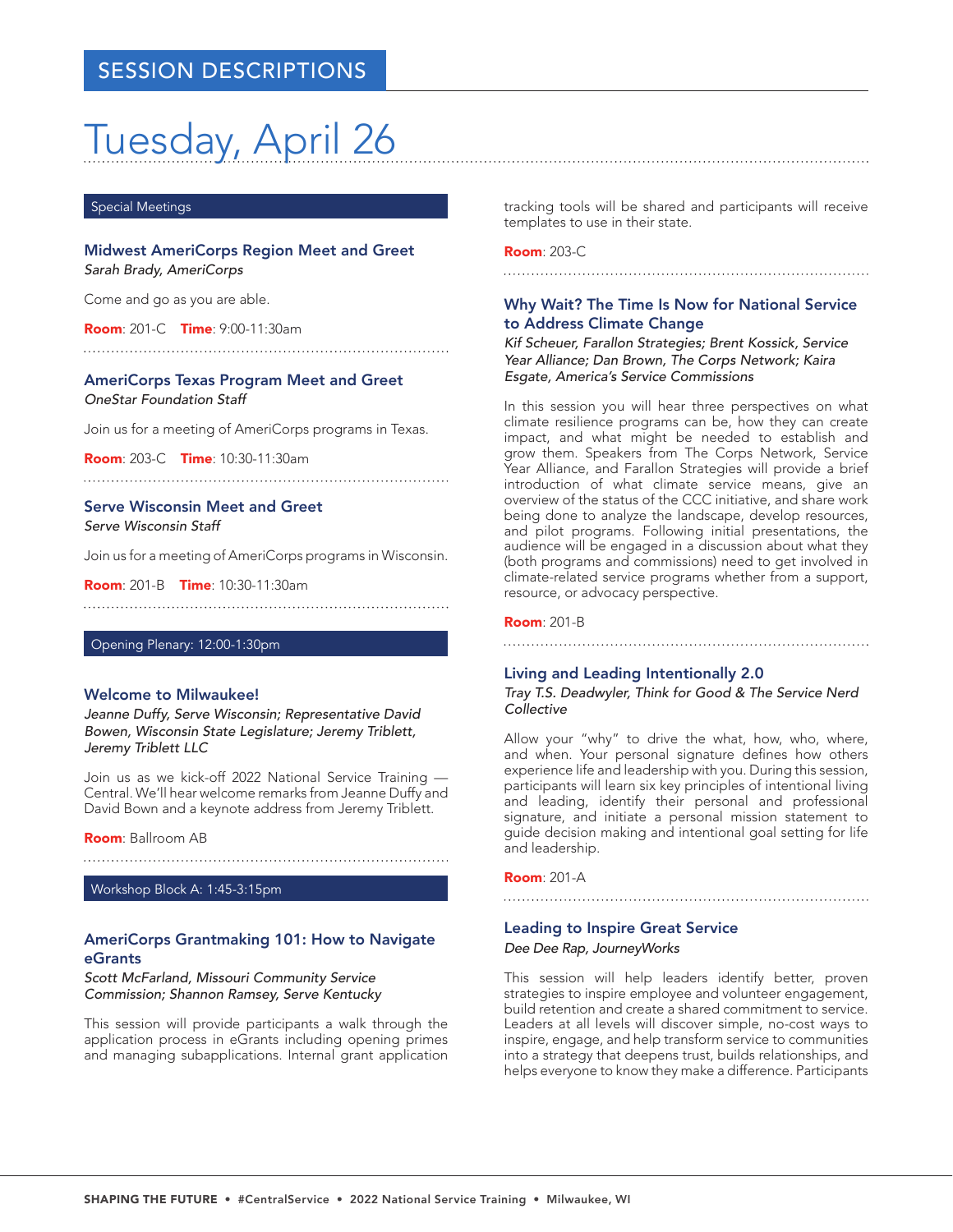will receive a free copy of Dee Dee's ebook *Leading to Achieve Great Service*.

#### Room: 203-D

# 

# Meaningful Community Engagement: What Might it Look Like?

#### *Mike Moon, UServeUtah; LaDawn Stoddard, UServeUtah*

The Pathways of Public Service and Civic Engagement were developed by Stanford University and provide a framework that resonates with people as a catalyst for focused contributions to the common good. The pathways describe a range of possibilities by which people can make a contribution to issues important to them and are applicable to individuals in all stages of life and levels of interest. UServeUtah is using the pathways framework in innovative ways to engage Utah's public. Come learn more about the pathways and gain practical takeaways including suggestions to use this framework to enhance your organization's work.

#### **Room**: 203-B

#### 

# Successful Going Forward: Financial Roundtable for Fiscal Managers at Commissions

### *Susan Meche, Meche Consulting LLC*

This roundtable will offer friendly discussion, tips, and lessons learned for commission fiscal staff to contribute or listen as we talk about and hear solutions about fiscal management oversight of subgrantees based on how things have changed and shaped our future. We'll discuss financial topics like: oversight through desk reviews; onsite reviews and audits; risk assessment factors that may have changed; tracking match; documentation retention; policies and procedures; and oversight issues that changed as a result of the pandemic. Commission staff will pick up ideas and solutions of what to do, change, or implement to provide subgrantees assistance and oversight.

#### **Room: 201-C**

# Making Change in Network of Influence Rather Than Power

#### *Jordan Vernoy, See What I Mean*

Community change often occurs through networks. Networks of people and organizations that have influence, but not power. However, we often still try to create change in communities with traditional power structures. This session will provide practical advice for how to break free from believing power creates change, and help participants learn practices that use every person and organization in a network's assets and influence to achieve our collective missions.

Room: 203-A

# Sponsor Office Hours: Service Year Open House *Service Year Staff*

Come learn more about Service Year Alliance in an informal session.

#### Room: 201-D

## Workshop Block B: 3:30-5:00pm

# Spark Giving: Joyful, Service-Minded Strategies to Empower Families and Connect Communities *MiaLisa Millares, Doing Good Together*

Emerging research continues to demonstrate that small acts of kindness and service offer a profound and measurable sense of connection, purpose, and compassion. This workshop will empower participants to tap into this powerful effect with practical strategies and creative tools to get started. Creating fun, meaningful opportunities for families to serve others can be a joyful opportunity to nurture social connections and a sense of purpose, all while making a meaningful difference for your community. Learn more about the many-layered and timely benefits family volunteer opportunities can have on youth outcomes, family bonds, and community culture. Explore a variety of strategies for on-the-spot and virtual family service opportunities that spark the spirit of giving and discover innovative tools that encourage big-hearted reflection and generosity long after your event has concluded. Participants will have opportunities to brainstorm practical implementation strategies in small group break-out sessions and create a personalized outline for immediate action. Now more than ever, families are looking for authentic ways to engage their children in meaningful acts of service and kindness. Join us to discuss the enormous value of family service and come away with a plan to tailor family-friendly service ideas to your community's unique needs.

#### Room: 203-C

# The Empathy Sector and Commissioner Engagement

*Cole McMahon, McMahon Consulting Group LLC; Marc McAleavey, Serve Indiana*

We all know great commissioners. They use their talents and networks to increase the field's influence, capacity, and funding. But why are active commissioners the exception? Serve Indiana asks a different question: What do we have in abundance? (Empathy and relationships.) How do we harness this power? (By unleashing commissioners.) In this workshop, we'll work together on specific ideas to adopt in your commission, to supercharge "attenders" into contributors and good commissioners into great ones. If you seek to ratchet up the effort and impact of your commissioners — and to create an Empathy Sector, this session is for you.

#### Room: 201-B

SHAPING THE FUTURE • #CentralService • 2022 National Service Training • Milwaukee, WI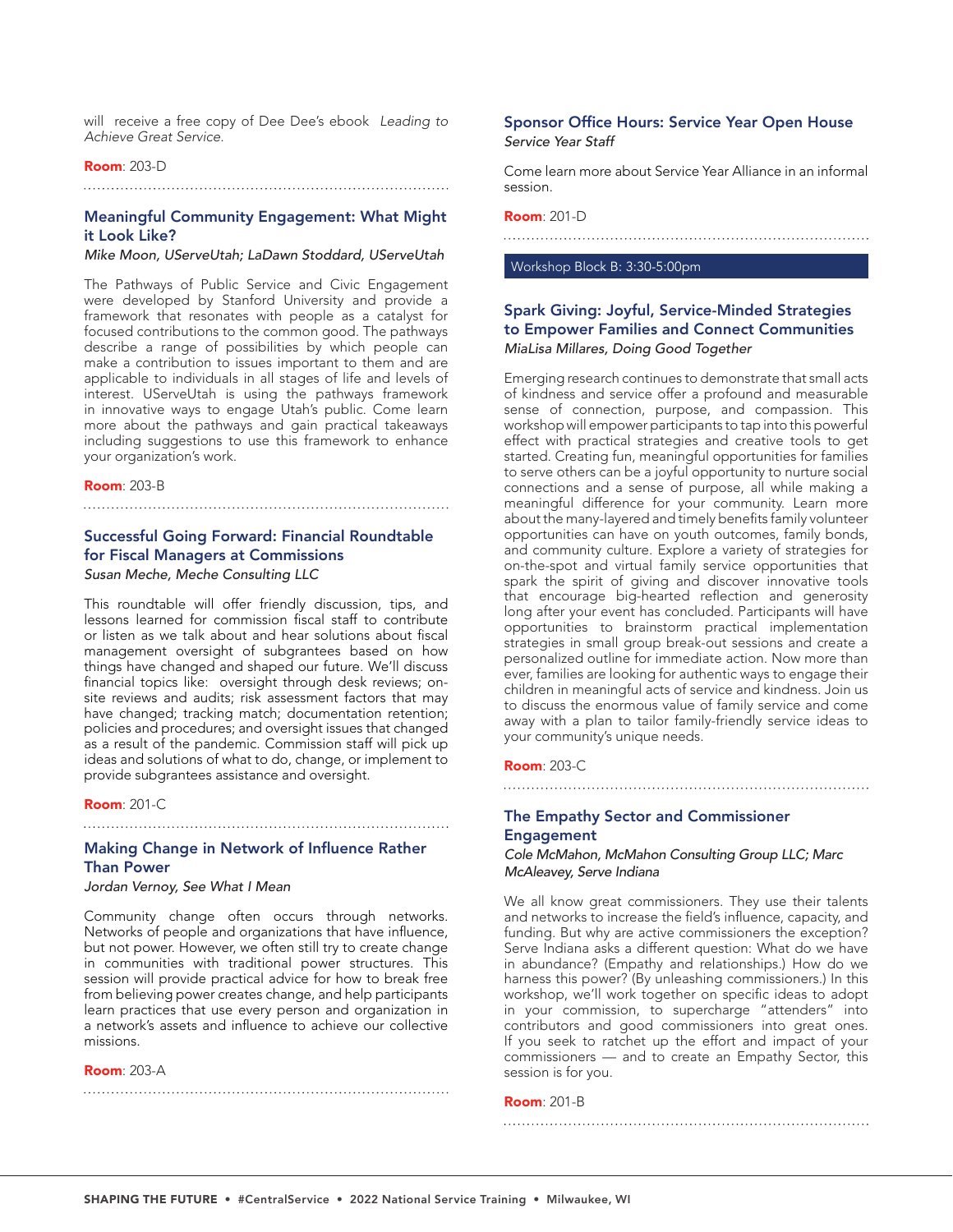#### Personalizing and Energizing Esprit de Corps

#### *Kristen Thomas, Hands On Atlanta; Dr. Chanika R. Perry, Hands On Atlanta*

Esprit de Corps should be seen as an integral component of any successful AmeriCorps program, not an afterthought or a chore requiring the reinvention of the wheel. This session will provide a forum for participants to learn new and creative ways to enliven and personalize their Esprit de Corps programming to meet the individual and collective needs of their cohort.

#### Room: 201-A

# Building Inclusive Leadership and the Understanding of Staff Roles in Justice, Equity, Diversity, and Inclusion at the State Commission Level

*Thenera Bailey, The SISGI Group; Lisl Hacker, Massachusetts Service Alliance*

This workshop will highlight the partnership between a state commission and the consultant company The SISGI Group who led commission staff through a process to understand their role in creating and maintaining justice, equity, diversity, and inclusion (JEDI) in the organization and their personal role in being anti-racist and overcoming bias in supporting strategies for inclusion. We will present the steps taken for the commission to develop operational standards and policies to combat institutionalized racism, bias, and privilege that have historically prevented organizations from meeting their mission and leading inclusive best practices. We will also share the transformational outcomes of the process.

Room: 203-D

# Shaping the Perfect Orientation and Training Program

*Brian Blahnik, Blahnik LLC*

First impressions shape your program's future!! Training is a key component to a successful program. From orientation to mid-year training sessions and year-round training, ensuring high quality, educational, and fun training is key. Let's look at one of the most creative and successful AmeriCorps training programs we've worked with. Join us to learn where to start, how to build it, what you need, and how you make it happen. This session is for those who need to learn and those that want to re-learn how it's done.

#### **Room: 203-B**

## Nuts & Bolts that Connect Grants Management *Susan Meche, Meche Consulting LLC*

Are your grants' "Nuts & Bolts" tightened? Do you have a roadmap for your day-to-day financial grant operations? Step-in to this financial session to find out more about the nuts and bolts and roadmaps to grants management! We'll talk about tightening up internal controls and administrative requirements, understanding what policies and procedures you need to have, and what sort of documentation and records you need to keep to breeze through any monitoring visit, compliance review, audit, or closeout!

# Room: 201-C

#### 

# Training Your Talent: Taking Member Training and Professional Development to the Next Level *Ashley Craft, Arizona Serve of Prescott College*

This session will provide participants with a variety of information and resources for high quality member trainings with a focus on member orientation and professional development, including a professional development tool kit to customize to their program.

#### Room: 203-A

# Sponsor Office Hours: America Learns — Electronic Member Files, Document Signing, + Remote File Reviews, Oh My! *Gary Kosman, America Learns*

In less than a year, AmeriCorps programs representing more than 10,000 corps members began to use the AmeriCorps Impact Suite's electronic file management and document signing system. Come evaluate this side of the AmeriCorps Impact Suite for your program or portfolio. Say so long to scattered files and documents across multiple folders and systems, and say hello to security, peace, and ease.

**Room: 201-D** 

ASC Networking Event: 5:30-7:00pm

Join your national service colleagues for an evening of networking at a historic Milwaukee landmark: Turner Hall. Cash bar; appetizers provided.

Location: Turner Hall (1040 N. Vel R. Phillips Ave)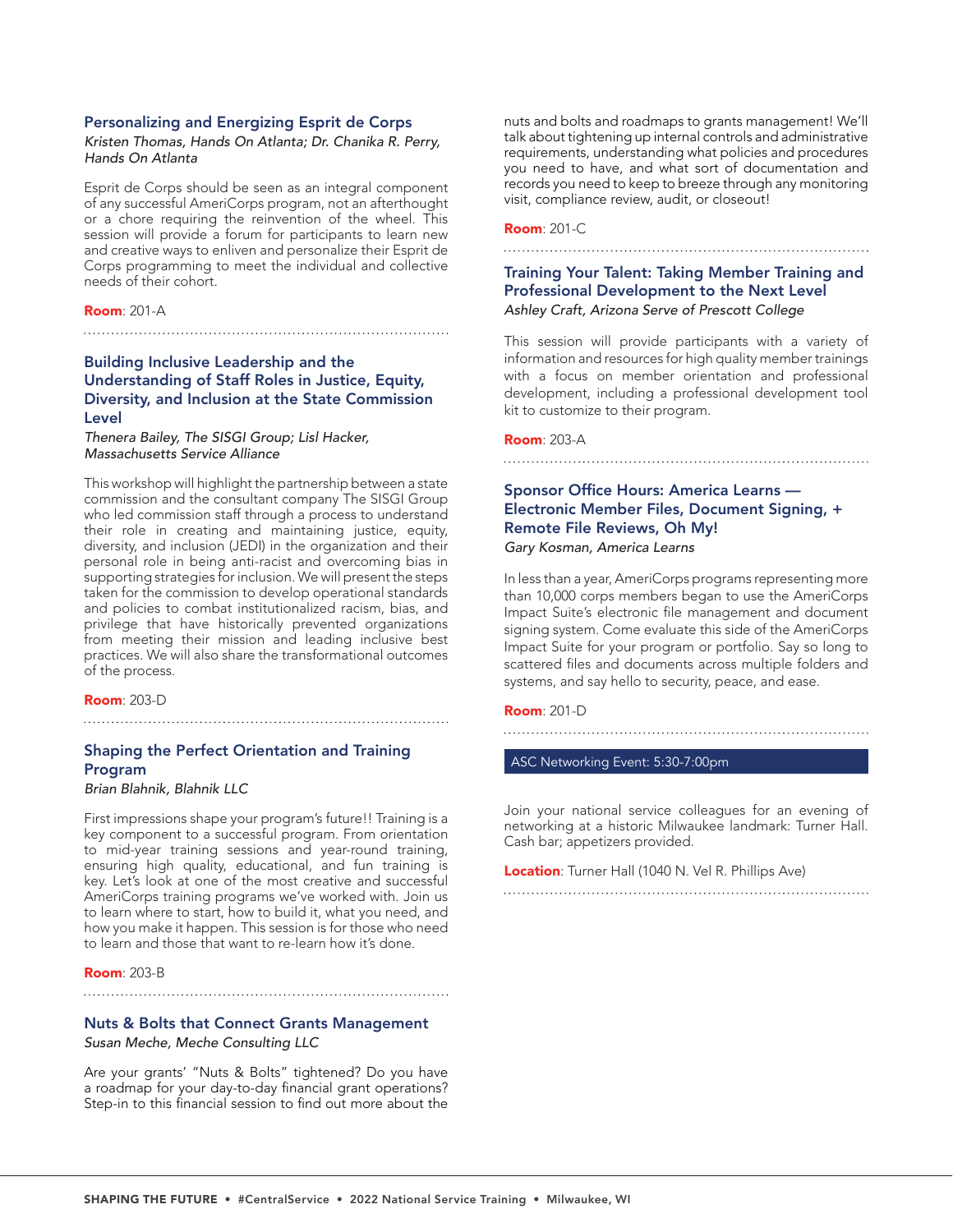# Wednesday, April 27

Workshop Block C: 8:30-10:00am

# Mapping Monitoring — Subgrantee Monitoring Planning

*Amy Porter, On3Learn*

Does your subgratee monitoring measure up? When it comes to subgrantee programmatic monitoring, an ounce of prevention truly is the most effective way to stave off most major compliance issues. Join us as we explore methods and resources to help you design and implement a quality programmatic monitoring process. This session will include peer exchange, instruction, and provide ample resources to make your monitoring work easier. This session will focus on member file, pre-award, and document monitoring. It is not a fiscal monitoring session.

**Room: 203-C** 

# Promoting AmeriCorps as an Organizational Capacity Building Grant

# *Sharon Tewksbury-Bloom, Do Good Be Good*

Are you promoting National Service in your state? Offering planning grants? In this session we will cover positioning these grants in the realm of capacity building funding and using the Nonprofit Lifecycles Institute model to identify how national service can grow an organization's impact. What are the factors to look for in an organization that's ready for a national service grant, and how can you help them build their organizational readiness to utilize the funding fully and successfully?

#### **Room: 201-B**

# Restorative Justice Practices Build Diverse and Inclusive Spaces

#### *Ellen Williams, Take Ten — Robinson Community Learning Center*

This session will provide participants information about restorative justice and how a restorative lens can build real diversity and inclusiveness among many constituencies. Participants will be engaged in restorative practices that will allow interaction and examine the white-centeredness of much service work. Work will address implicit bias and how working restoratively improves diversity in an authentic way.

#### Room: 201-A

# Sacred Safe Space: The Power of Affinity Groups in National Service Organizations

#### *Thenera Bailey, The SISGI Group; Pat Guzmán-Weema, OneStar Foundation*

Webster's Dictionary defines affinity as "a feeling of closeness and understanding that someone has for another person because of their similar qualities, ideas, or interests." For individuals with marginalized identities (e.g. BIPOC, LGBTQIA+, people with different abilities, etc.), affinity groups can offer a safe space to show up authentically, share vulnerably, and exist fully. This workshop will share best practices, tips, and resources for establishing and maintaining affinity groups in your national service program, commission, or community.

Room: 203-A

# It's All Connected: Leveraging Member Experience to Build Inclusive Community Spaces

*Casey Branthoover, Communities in Schools — Central Texas; Felicia Bell, Communities in Schools — Central Texas*

This session will highlight key activities to incorporate member feedback and lived experience into onboarding, training, and ongoing professional development spaces. Participants will engage in an interactive learning session to share best practices for incorporating a strengths-based community-centered design into their AmeriCorps program model. Participants will practice sharing power by working in small groups to understand strategies for success across programs.

#### Room: 203-B

# ASC Updates

*Kaira Esgate, America's Service Commissions; Rachel Bruns, America's Service Commissions*

Join your fellow state service commission staff for updates from your national association and peer networking.

Room: 201-C

# Cost Allocation and Indirect Costs

#### Scott S. Sheffler, Feldesman Tucker Leifer Fidell LLP

This session will cover key issues of allowable costs and cost allocation within the federal grant system, describing them within the context of AmeriCorps State and National programs. The materials will build from the nature of the "deal" that a federal grant recipient enters into, to the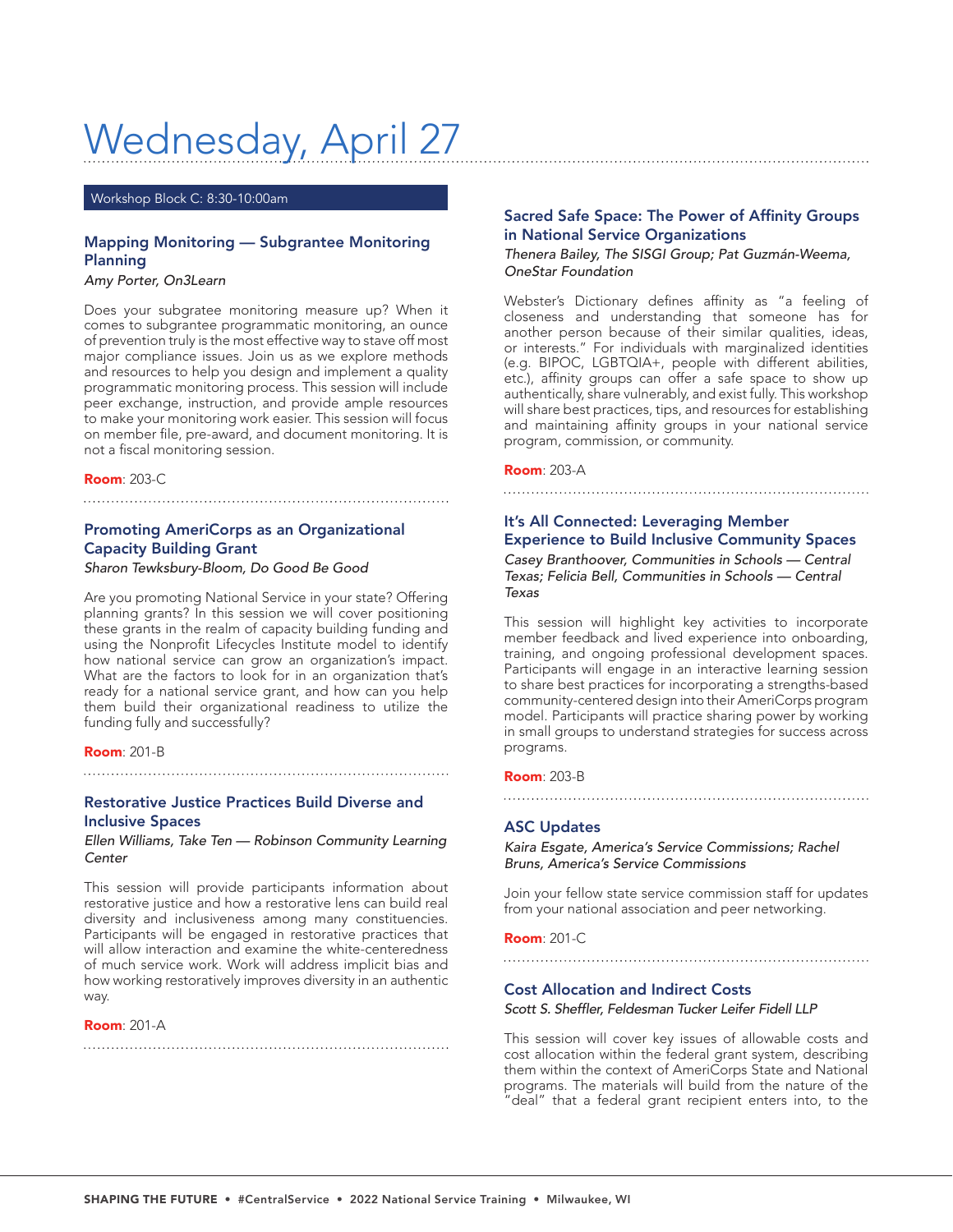nature of allowable costs under 2 C.F.R. Part 200, Subpart E, to concepts and techniques for proper allocation of joint costs across separate organizational business lines. The session will end with a discussion of negotiated indirect cost rate agreements, the de minimis rate, and the AmeriCorpsspecific "Corporation Fixed Percentage Method."

#### Room: 203-D

#### 

# Sponsor Office Hours: America Learns — Sneak Peek and Feedback Opportunity: The AmeriCorps Timesheet App is Coming!

*Gary Kosman, America Learns*

Designed by AmeriCorps members nationwide, the first mobile app dedicated to making AmeriCorps timesheets simple for all is nearly here! When we say all, we mean it. The members involved in the design of the app spanned decades of life experience, technology accessibility levels, and internet connection types. Come check it out and share your thoughts!

#### Room: 201-D

#### Workshop Block D: 10:15-11:45am

#### Reducing Burden in AmeriCorps Grantmaking Process

#### *Alexis Matthews, Serve Wisconsin; Jaclyn Kolar, OneStar Foundation*

This session will provide participants with ways to reduce the burden of the grantmaking process for both commissions and applicants. There will be panelists from different states that have adapted their RFP/NOFO process, and will share their tips, tricks, and learned experiences. Half of the session will be dedicated to panelist sharing, the other half will be open for participants to ask questions to the panelists. If time allows, there will be an opportunity for participants to work with panelists on ways to reduce burden in their own processes.

Room: 203-C

# Evidence: How to Find and Use it Effectively *Susan Hyatt, Big Purpose Big Impact LTD*

Does thinking about "evidence" give you indigestion? Finding and using evidence to make sure your program intervention design/dosage are as effective as possible can be daunting. What is "good" evidence? Where do you find it? What should you look for in a study? How do you do strong write ups of those studies after you find them? This hands on workshop will clarify why evidence is important, provide tips and strategies for finding and using evidence for program improvement and writing strong summaries of studies, your performance measures, and evaluation results to make the case for your program's effectiveness.

# Room: 201-B

#### 

# Public Policy: What Is Happening with National Service in Washington D.C. and in Your State Capital?

#### *Casey Reynolds, America's Service Commissions*

Join America's Service Commissions as we walk you through funding for national service programs in the FY 2022 federal budget, our priorities for the FY 2023 federal budget, the state-level legislation we're seeing around the country, and how you can appropriately engage with it all.

#### Room: 201-A

# Internal Controls for Grants Management *Jerry Bertrand, Public Impact Advisors*

A strong framework of internal control is integral to all facets of an organization's success, including its grants management function. And 2 CFR 200, the Uniform Guidance applicable to most federal grantees, requires that grant recipients and subrecipients operate from a framework of internal control. In this session, we'll learn more about that framework, including its components, underlying principles, and associated best practices for implementation.

#### Room: 203-D

# Tick, Tock, Tick, Tock — The Ins and Outs of Member Timesheets *Jennifer Cowart, On3Learn*

Member timesheets are the single largest piece of documentation of a member's service. As such, it is important that programs understand the ins and outs of ensuring complete, compliant timesheets. This session will explore member timesheet requirements and best practices.

#### Room: 203-B

#### 

#### Mental Wellbeing and Self-Care

#### *Suzanne L. Pearlman, dePearl & Associates LLC*

This interactive session will provide basic information about how risk and protective factors influence mental wellbeing and the impacts of trauma-response on the brain. Participants will learn practical tools and develop a self-care plan.

#### Room: 201-C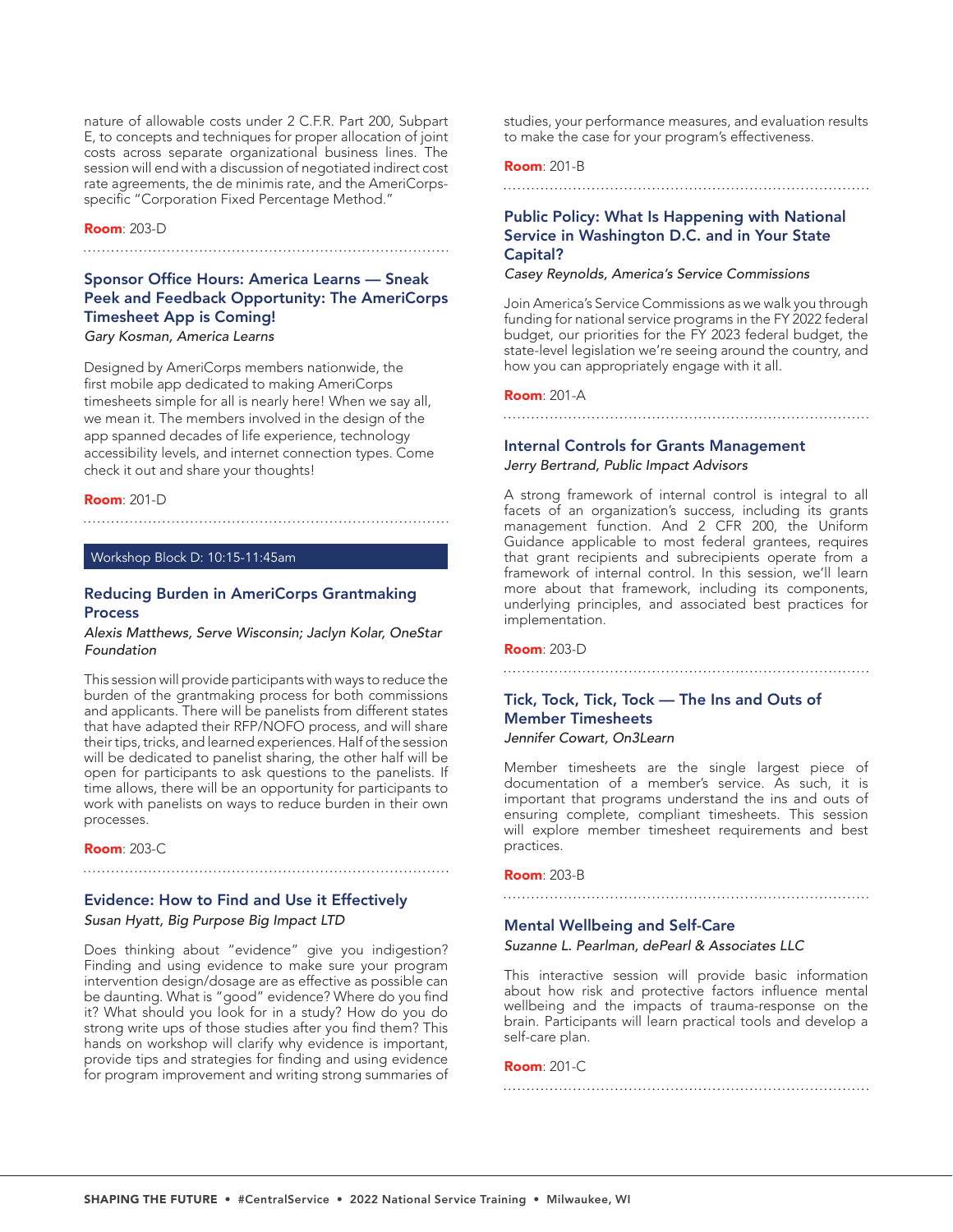#### Exploring the Member Training Landscape

*Chrissy Sibley, Skill Success; Michael Shen, Skill Success*

This session will be a collaborative exploration of the member training experience. Participants will be in small groups as they engage in the collaborative process via Edward de Bono's Six Thinking Hats to explore member training challenges, best practices, and future implementation.

#### Room: 203-A

# Sponsor Office Hours: Do Good Be Good Open **House**

# *Do Good Be Good Staff*

Come learn more about Do Good Be Good in an informal session.

#### **Room**: 201-D

#### Keynote Plenary: 12:00-1:30pm

#### Shaping the Future

*Maureen Eccleston, PennSERVE; Sarah Eagle Heart, Return to the Heart Foundation*

Join us for a keynote address from Emmy award winning storyteller and internationally accomplished executive Sarah Eagle Heart.

#### Room: Ballroom AB

#### Workshop Block E: 1:45-3:15pm

# Recruitment: Service Year Alliance's Lessons Learned from 2021 and Practices for 2022

*Jonas Kane, Service Year Alliance; Aly Ferguson, Service Year Alliance*

Join Service Year Alliance for a collective discussion of what is and is not working for recruiting corps members. Service Year Alliance will share our learnings through targeted recruitment for recent high school graduates and local recruitment in New Orleans for the 2021 cycle. We will also share polling and focus group data we gathered from young people in early 2022. This will not only be Service Year Alliance sharing but also everyone in the audience will also share what is and is not working with recent recruiting practices. The purpose of the session will be for everyone to have the best understanding of how to be more successful in recruiting corps members for the 2022 cycle and have open, interactive discussions to build best knowledge for all session participants.

#### **Room**: 203-C

# Strategies to Successfully Diversify Organizational Revenue

#### *Chester W. Spellman, CW Spellman Consulting*

The session will provide participants with proven strategies to successfully diversify their organizational revenue. The session will include a presentation on effective ways to engage philanthropy and the private sector to enhance resource development and how to build strategic partnerships that last. Participants will engage in a small group, interactive relationship mapping exercise to help them leverage existing relationships for organizational good. Finally, Q&A and a discussion session will be built into the presentation to provide for increased participant interaction.

# Room: 201-B

# Institutional Allyship: Practical Strategies for Promoting Inclusion and Advancing Racial Equity *Jasmine Williams, Parson Williams Group LLC*

This session will provide participants with a framework for activating allyship at the program and organizational level. Through interactive discussion and exercises, participants will explore the roles, skills, and behaviors associated with allyship and develop practical strategies for activating those skills in a way that promotes inclusion, advances equity for marginalized groups, and creates a sense of belonging for all AmeriCorps members.

#### Room: 201-A

## Moving from Feedback to Accountability

*Shannon Stober, Jump Start Training & Development*

You understand the role feedback plays in your work and have worked diligently to master the skill. You know how to convey your concerns, design a solution, and gain agreement around a path forward. Yet, like so many of us, you've found yourself in a situation where feedback is just not working. Despite your best efforts and repeated attempts, the problem remains, and you're frustrated. It's now become an issue of accountability, or lack thereof. In this session, we will explore the concept of accountability and characterize the factors that contribute to or detract from holding others accountable when necessary.

#### Room: 203-D

#### Evaluation as a Tool for Shared Leadership

#### *Amanda Miller, Communities in Schools — Central Texas*

This session will demystify evaluation and take it off the 'scary word' list. Evaluation can be a lens through which we understand the world around us, not just from our own perspective but through the perspectives and feedback of others. This session will describe how AmeriCorps programs can use participatory and community-driven evaluation strategies to understand impact and make change in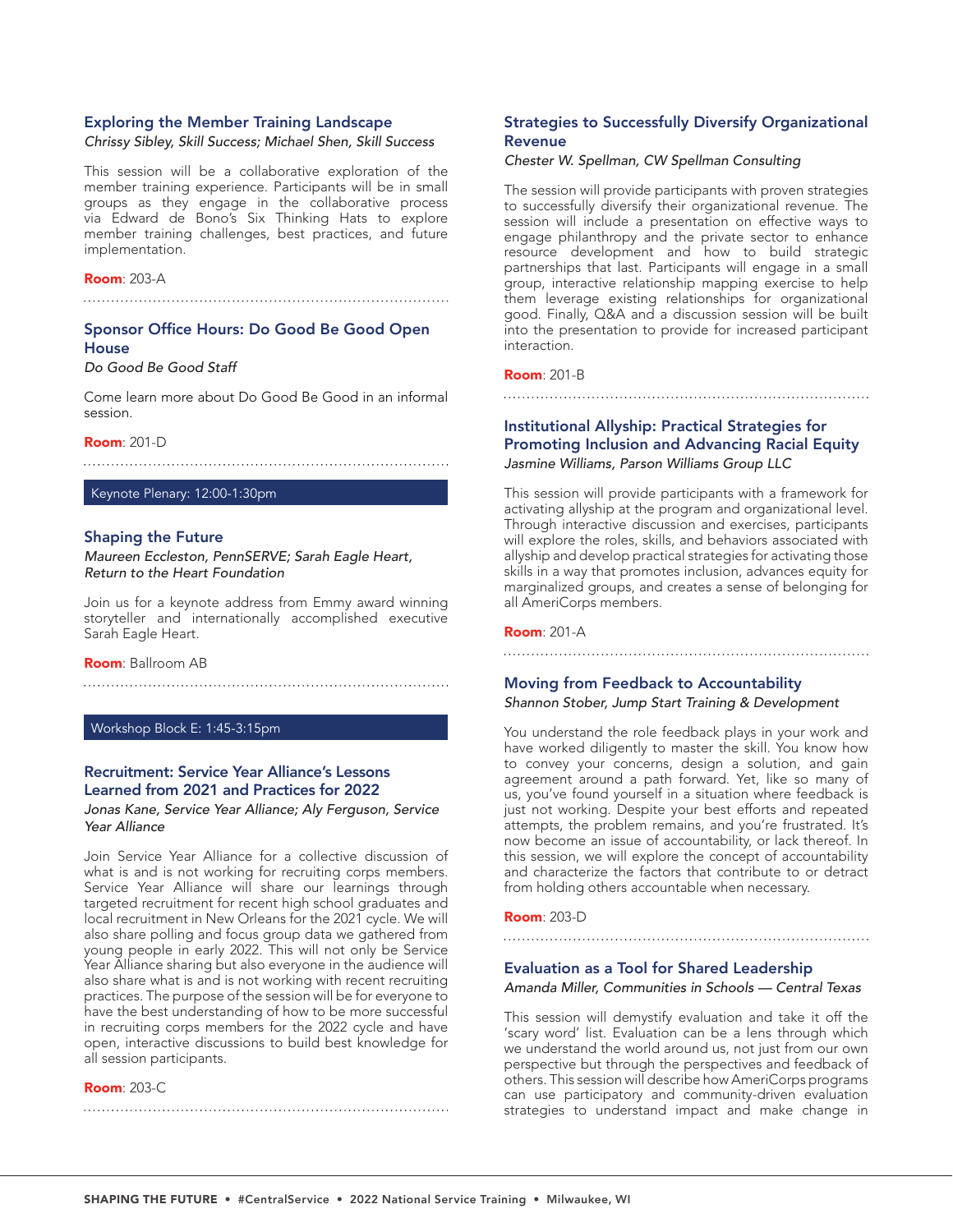real time. As AmeriCorps programs, we are blessed with an influx of energy, wisdom, and lived experience each year through our AmeriCorps members. These folks live the work on a daily basis, and incorporating their input into program strategy and implementation is a needed step toward building equitable service opportunities that provide meaningful support for America's communities.

#### Room: 203-B

#### 

# Building a Statewide Volunteer Recognition Program

#### *Scott McFarland, Missouri Community Service Commission; Shannon Ramsey, Serve Kentucky*

For most of us, our mission is to promote all volunteerism, but the non-national service aspect of that is a hard nut to crack. In this session, we will discuss how to create a statewide recognition program that helps to share great volutneerism stories and builds lasting partnerships.

Room: 201-C

# Using Video Recordings and Podcasts for Program/Member Trainings and Promoting **Service**

#### *Kyle Clower, Serve Wisconsin*

This session will provide participants with information on creating and using video/audio recordings for conducting multiple types of trainings and for promotional purposes to spread awareness and assist in AmeriCorps recruitment. Participants will learn ways to structure trainings for both AmeriCorps members and program staff that combine prerecorded materials with reflection/Q&A sessions, including easy ideas for creating the recordings and usefulness for remote/blended trainings. Participants will also gain knowledge about the steps and resources to follow for creating their own video or podcast series of AmeriCorps/volunteer service stories, based on The S-Files podcast by Serve Wisconsin.

#### Room: 203-A

# Sponsor Office Hours: The SISGI Group Open **House**

*The SISGI Group Staff*

Come learn more about The SISGI Group in an informal session.

#### **Room: 201-D**

#### Workshop Block F: 3:30-5:00pm

# Leveraging Community Partnerships and VISTA to Advance Service Learning Across Your State

#### *Kamryn Ryan, Volunteer Iowa; Jana Daisy, Volunteer Iowa*

This presentation will be focused on building and strengthening service-learning programs across a commission's state. We will discuss the benefits of service learning, with a focus on youth service and community partnership — which service learning helps to facilitate. We will discuss Volunteer Iowa's work in utilizing AmeriCorps VISTA to advance service learning by collaborating with volunteers through stakeholder groups representing afterschool programs, nonprofits, K-12 schools, and youth leadership organizations across the state. Guests should leave feeling motivated to advance service learning within their states and with action steps in place.

#### Room: 203-C

# Member Engagement: What Sets Your Team Apart?

# *Cairn L. Reisch, Soul of a Cairn Consulting*

With the hot topic issues of hiring and member recruitment on everyone's mind nowadays, how do your roles stand out? What draws people in and keeps them? In this session we will discuss giving members a well-rounded experience that they can draw from for life and that allows them to bring their whole selves to work every day. Many of us are in this field due to our own time in AmeriCorps; how do we replicate that for the next generation in 2022?

#### Room: 201-B

# 

# Grant Fraud — Transparency and Accountability

# *Monique Colter, AmeriCorps; Jeff Morales, AmeriCorps*

This session will define fraud and explain its elements, assist you in identifying grant fraud at your organization, and discuss actions you can consider to prevent and detect fraud. Participants will learn about common fraud risks and schemes from recent OIG investigations and engage in an interactive discussion about the internal controls grantees could implement to reduce their risk of becoming victims of fraud. The OIG will also give you tips on what you should do when fraud occurs within your organization.

#### Room: 201-A

# 

# AmeriCorps State and National — Compliance from the Perspective of the Grant Budget

Scott S. Sheffler, Feldesman Tucker Leifer Fidell LLP; Jerry *Bertrand, Public Impact Advisors*

The AmeriCorps State and National program is notable among federal grant programs in its complexity, and the most significant compliance considerations are those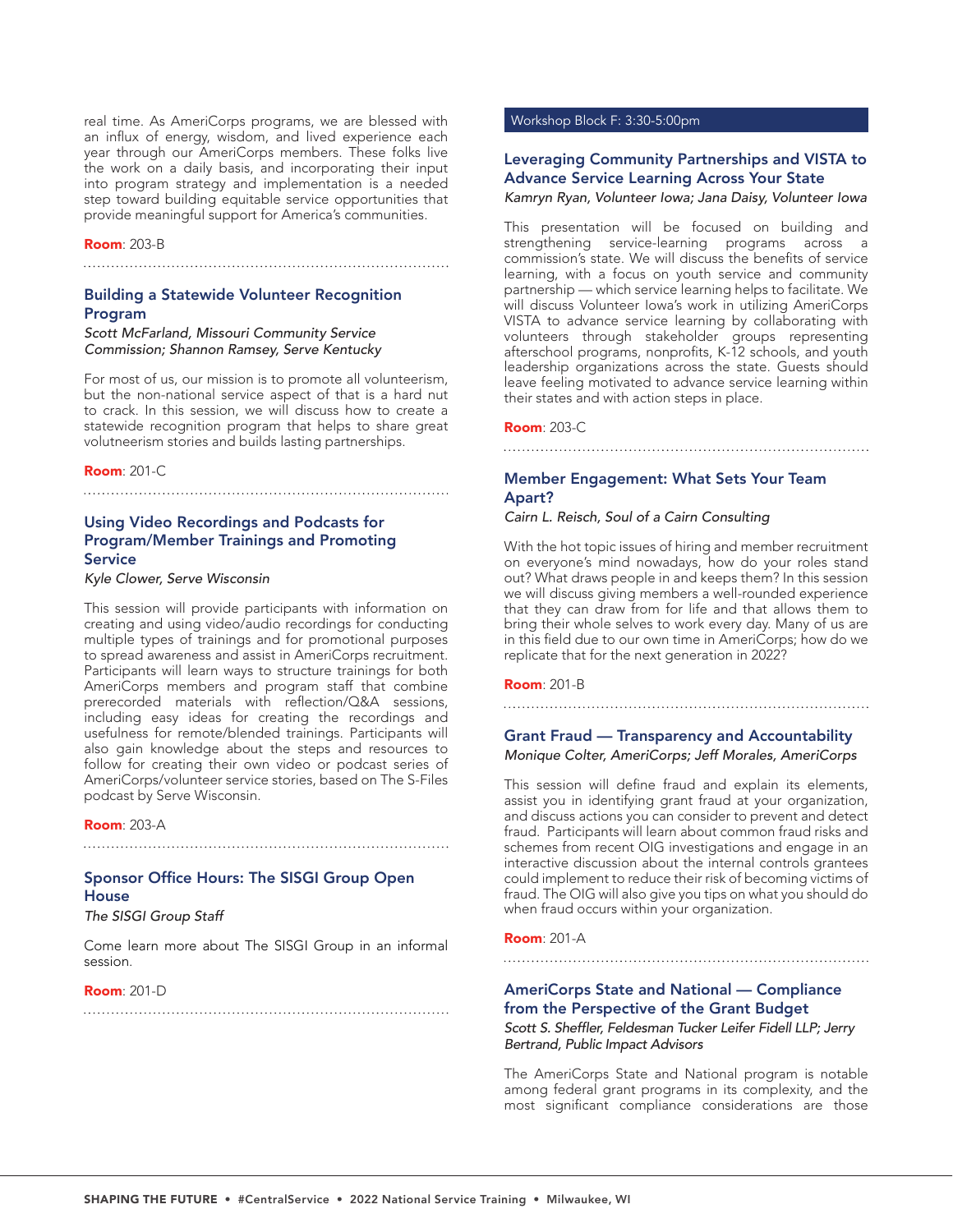for which mistakes lead to financial consequences — in particular through the imposition of a disallowance. In this session, FTLF attorney Scott Sheffler and grant consultant Jerry Bertrand discuss key compliance considerations from the perspective of the AmeriCorps grantee's budget — discussing key issues arising in the three main cost areas of program operation costs, member costs, and administrative/indirect costs, as well as key cost share requirements for the grantee share of the budget.

#### Room: 203-D

# Core Competencies: Building the Foundation for a Strong Member Training Curriculum *Lauren Currie, Lauren Currie Consulting*

This session will engage participants in developing their program learning goals and intended member core learning competencies. During this interactive workshop, participants will draft an annual training calendar utilizing member learning goals and core competencies as the foundation. Participants will also learn how to evaluate their training model.

#### Room: 203-B

# Whole Community Exercise: Building Skills for Community Response

*Katrina French, AmeriCorps; Luke Wigle, AmeriCorps*

During this session, participants will learn the four most important disaster services principals that AmeriCorps needs in order to support disaster response within their own communities after a disaster event. Participants will be given an opportunity to practice using these principals by playing a Whole Community game and will be given resources to conduct their own Whole Community game with their AmeriCorps programs and/or members.

#### Room: 201-C

# Trauma-Informed Practices as a Model for AmeriCorps Member Development

*Niki Messmore, Medical Student Education*

As a framework for approaching social services, the trauma-informed (TI) model has become increasingly used. Through this workshop, participants will learn what it means to both operate a TI AmeriCorps program and how to train AmeriCorps members on the topic so they can better serve their clients. Participants will learn the foundations of TI practices. The presenter will share ways to apply TI to the program, including recruitment and support for member wellness, particularly members with marginalized identities. The curriculum on the topic will be shared as a handout, so participants can return home with tangible action steps.

#### **Room**: 201-A

# Sponsor Office Hours: The SISGI Group — #IamRemarkable

# *Thenera Bailey, The SISGI Group*

#IamRemarkable is a Google initiative that empowers people to celebrate their achievements in the workplace and beyond. Founder/CEO of The SISGI Group, Dr. Thenera Bailey is a certified #IamRemarkable facilitator and will be leading this engaging workshop to help you develop the skills and confidence to break the barriers and begin promoting your personal and professional accomplishments.

#### Room: 201-D

#### Special Meetings

# Volunteer Iowa AmeriCorps Programs *Volunteer Iowa Staff*

Join us for a meeting of AmeriCorps programs in Iowa.

Room: 203-C Time: 5:15-6:15pm

# Illinois AmeriCorps Programs *Serve Illinois Staff*

Join us for a meeting of AmeriCorps programs in Illinois.

Room: 201-B Time: 5:15-6:15pm

# 

# Serve Nebraska Programs Meeting *Serve Nebraska Staff*

Join us for a meeting of AmeriCorps programs in Nebraska.

Room: 203-A Time: 5:15-6:15pm

#### 

# North Central AmeriCorps Region Meet and Greet

*Michael Laverty, AmeriCorps*

Come and go as you are able.

Room: 201-C Time: 5:15-6:15pm

# 

# BIPOC Networking Event *The SISGI Group*

The BIack, Indigenous, and People of Color (BIPOC) Affinity Group is excited to welcome all BIPOC colleagues to join us for a fun networking event hosted by The SISGI Group. Don't miss this chance to meet your peers in the region, win fun prizes, and enjoy snacks and drinks with new and old friends. Capture memories in the photo booth and enjoy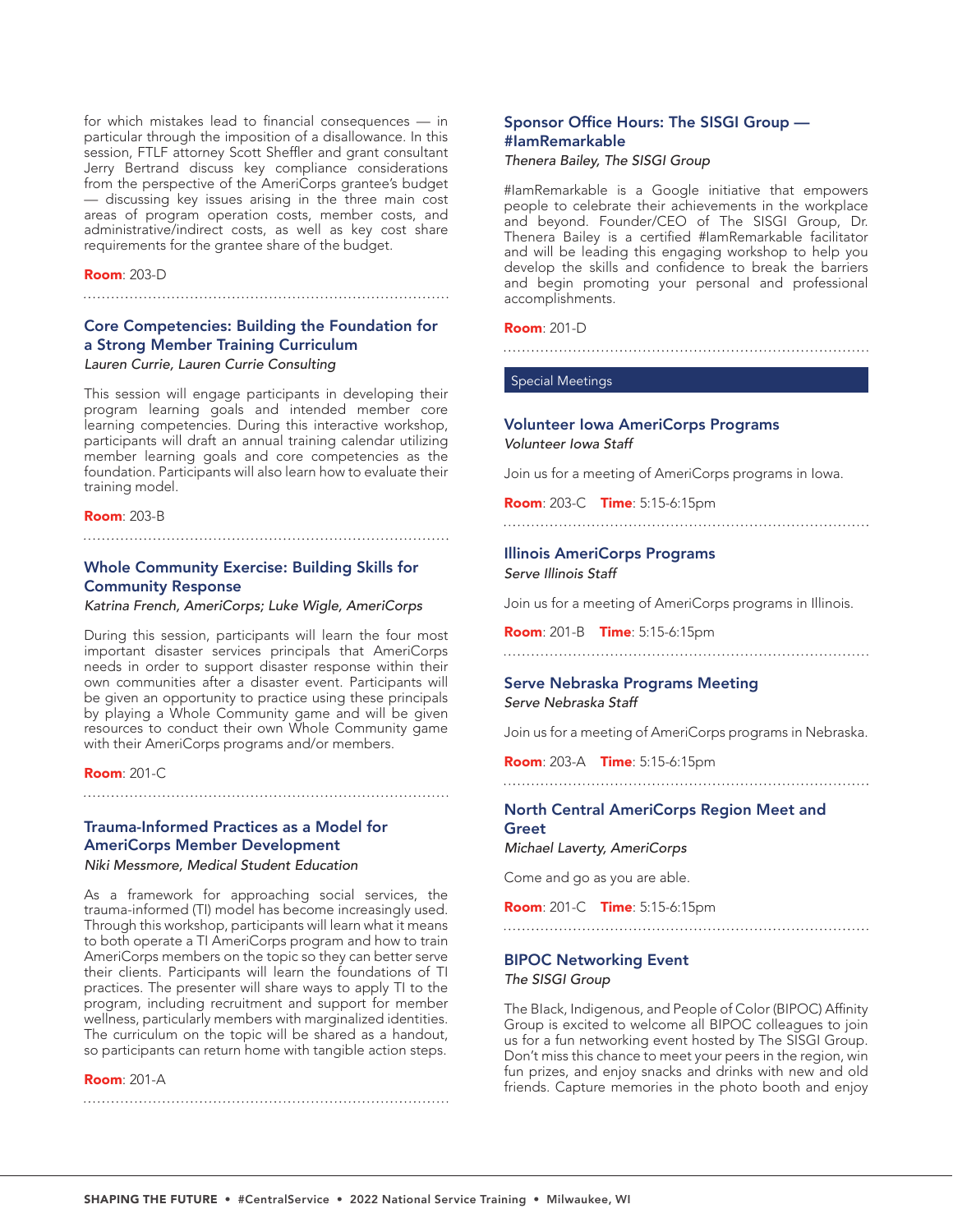the credit bar (credit card only/no cash). Please register in advance: https://bit.ly/bipoc2022.

**Room**: 201-D **Time**: 5:30-7:00pm

# Thursday, April 28

#### Special Meetings

# AmeriCorps VISTA Project Sponsor Session *Katherine Lacy, ServeNebraska*

Join VISTA Project Sponsors for a peer facilitated discussion to connect VISTA Leaders and VISTA project staff.

Room: 201-C Time: 8:00-8:45am

#### States for Service Meet and Greet

*America's Service Commissions Staff*

Join us to learn more about the States for Service policy coalition.

Room: 201-B Time: 8:00-8:45am

#### Sample Affinity Group for All

*Thenera Bailey, The SISGI Group; Pat Guzmán-Weema, OneStar Foundation*

Are you interested in creating an affinity group for your programs, staff, and/or AmeriCorps members? Come join us for some light breakfast snacks (first come, first served) while we facilitate an example of how affinity groups work. We will discuss setting agreements, themes for discussion, and engage in small group conversations. This brief interactive session will give you a starting point for future affinity group meetings and a chance to ask and get answers from leaders and participants from the ASC BIPOC Affinity Group. Open to all.

**Room**: 201-D **Time**: 8:00-8:45am

Workshop Block G: 9:00-10:30am

# Site Management 101: Ensuring Compliant Sites *Amy Salinas, On3Learn*

Running and leading an AmeriCorps program that places members in varied sites requires thoughtful and intentional strategies and processes to ensure members and sites are doing what they are supposed to do and having a strong experience. This session will explore common compliance areas that can show up with multi-site programs and what

programs can do to prevent, detect, and address these areas.

Room: Room 203-C

# Conservation and Climate Change: Opportunities for State Commissions and AmeriCorps Programs *Yasmeen Shaheen-McConnell, AmeriCorps*

Climate change poses a grave threat to our environment and economy, but also provides a major opportunity to create a cleaner, safer, and more equitable future. With decades of experience in conservation, energy efficiency, disaster response, community resilience, and civic engagement, AmeriCorps and its partners have an important role to play in addressing current and future threats of climate change. In this session, you will learn about AmeriCorps' commitment to addressing the climate crisis; how AmeriCorps is working with other agencies to advance this commitment; and how we can work together to expand the impact of national service in addressing climate change and building pathways to the green jobs of the future.

#### **Room**: 201-B

# Engaging Donors in a Major Gift Program *Cathy Lins, Development Plus Inc.*

For most organizations, major gifts provide an important gift income stream to fund important capital projects, endowment priorities, and, increasingly, operational necessities. This session will help participants know how to manage the structure and processes needed to identify these donors and their capacity to give, and how to engage donors and make a compelling ask. Working in small groups, participants will work on their preferred interest area and see guidance and examples to strengthen their programs.

#### Room: 201-A

### Risk-Based Subrecipient Monitoring

*Anna Eberhardt, independent consultant*

Presenters will provide an overview of a recent project to develop a risk-based monitoring toolkit including results of a landscape survey. The majority of the session will be